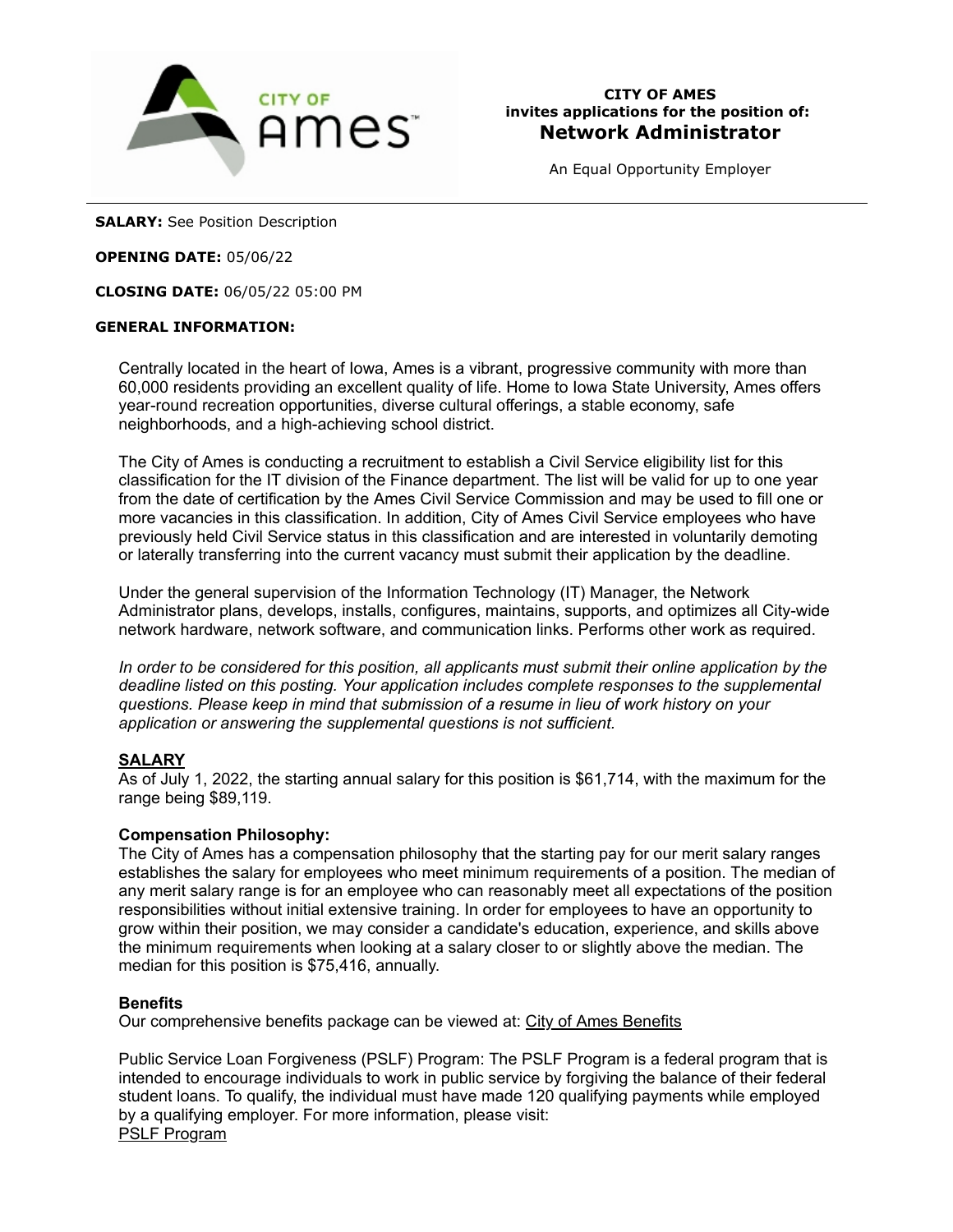#### **EXAMPLES OF ESSENTIAL JOB FUNCTIONS:**

Responsible for implementing network services in the Information Technology team. Responsible for the full life cycle of network and telephony equipment (delivery, management, and retirement) within the City to insure compatibility and integration with City strategies. Evaluates and implements network and telephony equipment in an efficient way. Implements, monitors, and manages the software used on all network equipment: firmware, operating system, software, security, etc. Leads all network problem escalations and interacts with vendor or third-party support to resolve problems; communicates with the affected client(s) during and after a resolution. Evaluates and implements new IT products and services. Assists the IT Manager in overall security evaluation, reporting, and planning. Shares administration with the Systems Analysts and/or Client Support Coordinator on computing and network services. Examples may include, but are not limited to: DNS, DHCP, telephony, Windows AD. Assists Systems Analysts in the support of servers and services. Plans, implements, and manages complex assignments and projects; collects and analyzes information; prepares reports; and provides project updates. Implements standard IT management processes, including change management, documentation, and password management. Work is subject to shift assignment, on-call status, and other duties as assigned.

Each employee is expected to continually strive to bring shared values to life through our Excellence Through People organizational culture. ETP values include: committing to continuous improvement; inspiring creativity and innovation; being customer driven; making data-driven decisions; committing to diversity, equity, and inclusion; championing employee involvement; striving for excellence; having fiscal stewardship; acting with honesty and integrity; exhibiting leadership; choosing a positive attitude; respecting one another; promoting safety and wellness; and cultivating teamwork. For leaders, this includes creating a work culture that brings these values to life. For all employees, this includes maintaining a Total City Perspective. The purpose of ETP is to deliver exceptional services to the public at the best price, and for employees to experience an enjoyable and stimulating work environment.

#### **QUALIFICATIONS:**

Education and Experience: Bachelor's degree in Computer Engineering, Computer Science, Management Information Systems, or related field and at least three years of network support experience; or equivalent combination of education or experience. Experience administering switches, routers, firewalls, and access points in an Enterprise corporate network is required. Experience in supporting Windows server operating systems, Windows scripting, hypervisors, and virtual machines is preferred.

Licenses and Certificates: Valid driver's license is required. CCNA certification desired, or will be required within one year from date of hire. CCNP Enterprise certification preferred.

Knowledge, Skills, and Abilities: Knowledge of WAN circuit troubleshooting, including interacting with carriers. Knowledge of and applying skills with routing/switching technologies and protocols, specifically VLAN, QOS, subnetting, and EIGRP. Knowledge of VMware administration (ESXi, vSphere, vCenter, SRM). Knowledge of administering monitoring solutions for performance, reliability, and security. Knowledge of networking services and protocols, such as: TCP/IP, DNS, NFS, FTP, SSH, SMTP, SNMP, VOIP, SSL, and HTTP; Microsoft Active Directory & Group Policies, DNS, and DHCP; permissions, security, and alerting configurations; Certificate Authority and SSL implementation; Patching & Upgrades (Windows, Network, Storage); and Network /Firewall/Infrastructure Security.

Skill in the identification, diagnosis, and resolution of voice and data communications, wide and local area network, hardware, peripherals, network connection, and software problems; skill in the effective and efficient resolution infrastructure problems.

Ability to establish and maintain effective working relationships with co-workers and members of outside agencies; ability to deal with service calls, questions, and complaints in a friendly and professional manner; ability to communicate clearly and concisely in both written and oral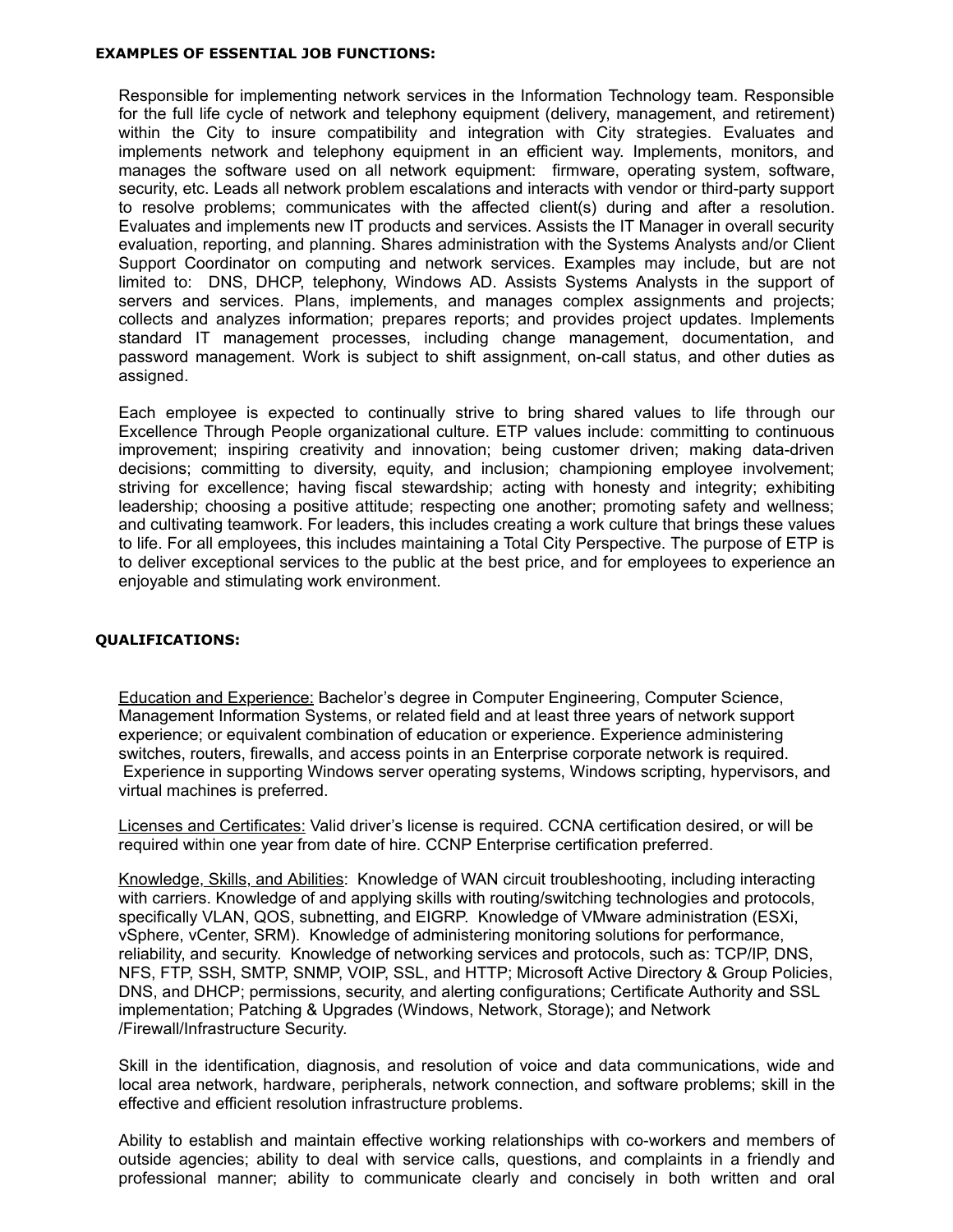communications; ability to communicate technical concepts to non-technical persons; ability to prioritize and execute tasks in a high-pressure environment and make sound decisions in emergency situations. Ability to obtain and maintain required certification.

#### **SUPPLEMENTAL INFORMATION:**

Required Physical Activities: Climbing, balancing, stooping, kneeling, crouching, crawling, reaching, walking, pushing, pulling, lifting, finger dexterity, grasping, feeling, talking, and hearing.

Physical Characteristics of Work: Requires sitting approximately 75% of the time, sitting and using arm/leg controls approximately 5% of the time, standing approximately 10% of the time and standing and walking approximately 10% of the time. Requires lifting of objects from 10 to over 50 pounds on a routine basis, and frequent lifting of objects under 10 pounds.

Vision Requirements: The minimum standard for use with those whose work deals largely with the use of a computer terminal, extensive reading, visual inspection involving small parts, and use of measurement devices.

Environmental Conditions: The worker is subject to both inside and outside environmental conditions and may be exposed to extreme cold and extreme heat. Also subject to noise and electrical hazards. The worker is required to work in confined spaces and in darkness or under poor lighting conditions.

Equipment Essential to the Job: A wide variety of IT such as computers, storage systems, printers, servers, firewalls, routers, access points, and switches. A wide variety of software such as desktop applications, operating systems, diagnostic software, backup and recovery software, and communications software. General office equipment such as writing utensils, telephone, mobile phone, copy machine, etc. Reading materials such as manuals, electrical drawings, and blueprints. Equipment used in the installation and repair such as manual and power hand tools, wiring cable testers, cable crimper pliers, punch down tool, fiber testing equipment, etc.

### **Selection Process:**

The selection process consists of an evaluation of education and experience, phone interview, onsite interview which will include a manager meeting and written exercise and completion of a criminal background check, which includes a sex offender registry check. All candidates will be notified by email of their application status.

\*\*Preference may be given to applicants possessing qualifications above the minimum.\*\*

Depending on the number of qualified candidates, the City may forego phone interviews.

### **HOURS:**

Will be regular business hours M-F with the expectation that the chosen candidate can commit to being available if there were to be an emergency or planned event outside of regular business hours.

### **E-Verify Process:**

The City of Ames participates in E-Verify and will provide the Social Security Administration (SSA) and, if necessary, the Department of Homeland Security (DHS), with information from each applicant's Form I-9 to confirm work authorization. All candidates who are offered a position with the City of Ames must complete Section 1 of Form I-9 along with the required proof of their right to work in the United States and proof of their identity on their first day of employment. Please be prepared to provide required documents on your first day of employment. For additional information regarding acceptable documents for this purpose, please contact Human Resources at 515-239- 5199 or go to the US Citizenship and Immigration Services web page at: http://www.uscis.gov.

### **Veteran's Preference Points**

The City of Ames provides Veteran's Preference Points for Civil Service positions. A copy of your DD214 and, if applicable, proof of disability, must be attached with your application (or faxed to